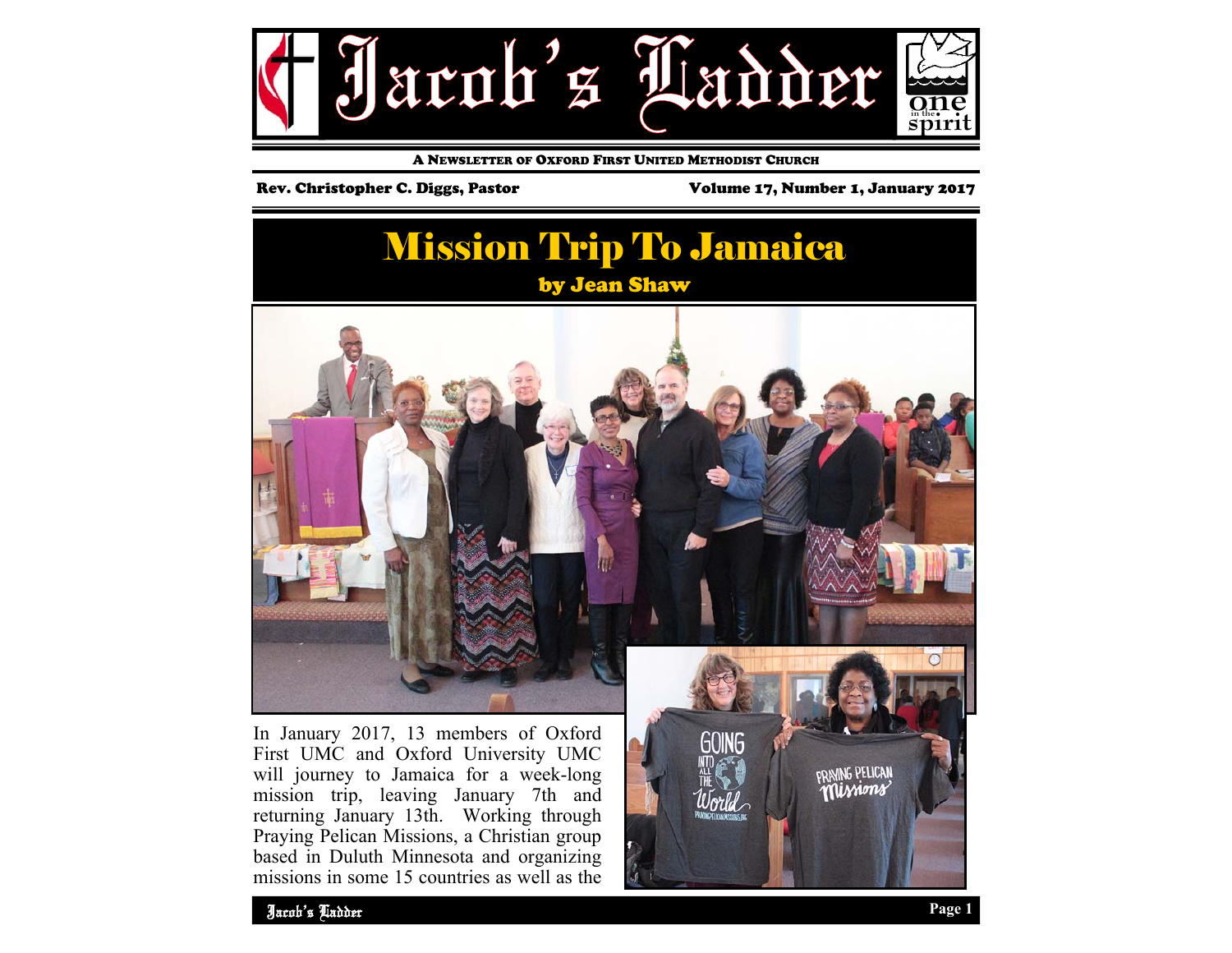USA, our local group will have opportunities do a variety of tasks.

Based in the north central countryside of Jamaica, we will worship and witness at a Pentecostal church and teach Sunday School there -- and take a neighborhood prayer walk afterwards. We know that congregants will be overjoyed to hear our own Effie Burt sing on Sunday as well as Wednesday night – accompanied by Minister Laura Gillom! On weekdays, we will work at Unity school -- a pre-K through grade-six school, helping and encouraging the struggling students there. In the

afternoons we will do construction tasks – one being construction of a shower house at the facility where we and other mission workers stay. We will also visit patients at a hospital and care facility in Montego Bay and see a bit of the local culture there.

Many saw and blessed the prayer shawls and bookmarks we have made to share at the church and hospital. On the trip we expect to serve others, but also be inspired by this opportunity, returning with a continuing desire to serve others even more. We appreciate so much the support of our two churches! Please pray for us.

## Wortham and Bush Honored by Evelyn Smith



Oxford First UMC honored the academic accomplishments of Kashaun Wortham (pictured at left) and Chris Bush (pictured right) Sunday, December 18, 2016. Kashaun maintained a grade point average (Gpa) that placed his name on the Chancellor's Honor Roll (3.75 - 4.00) at the University of Mississippi and Chris Bush earned a Master of Science in Educational Leadership from the University of Mississippi and maintained a 4.0 Gpa. Yes, both of these millennials are honor students and both have attended Oxford First all of their lives. While both have worked hard, neither claimed to have accomplished anything by themselves. Both credited their parents, teachers, and church, but most of all, their relationship with God and His grace and mercy.

have struggles and challenges but ask yourself To the youth of Oxford First, you will always "What do I want to accomplish?" Kashaun and

Jacob's Ladder

*Continued on page 4*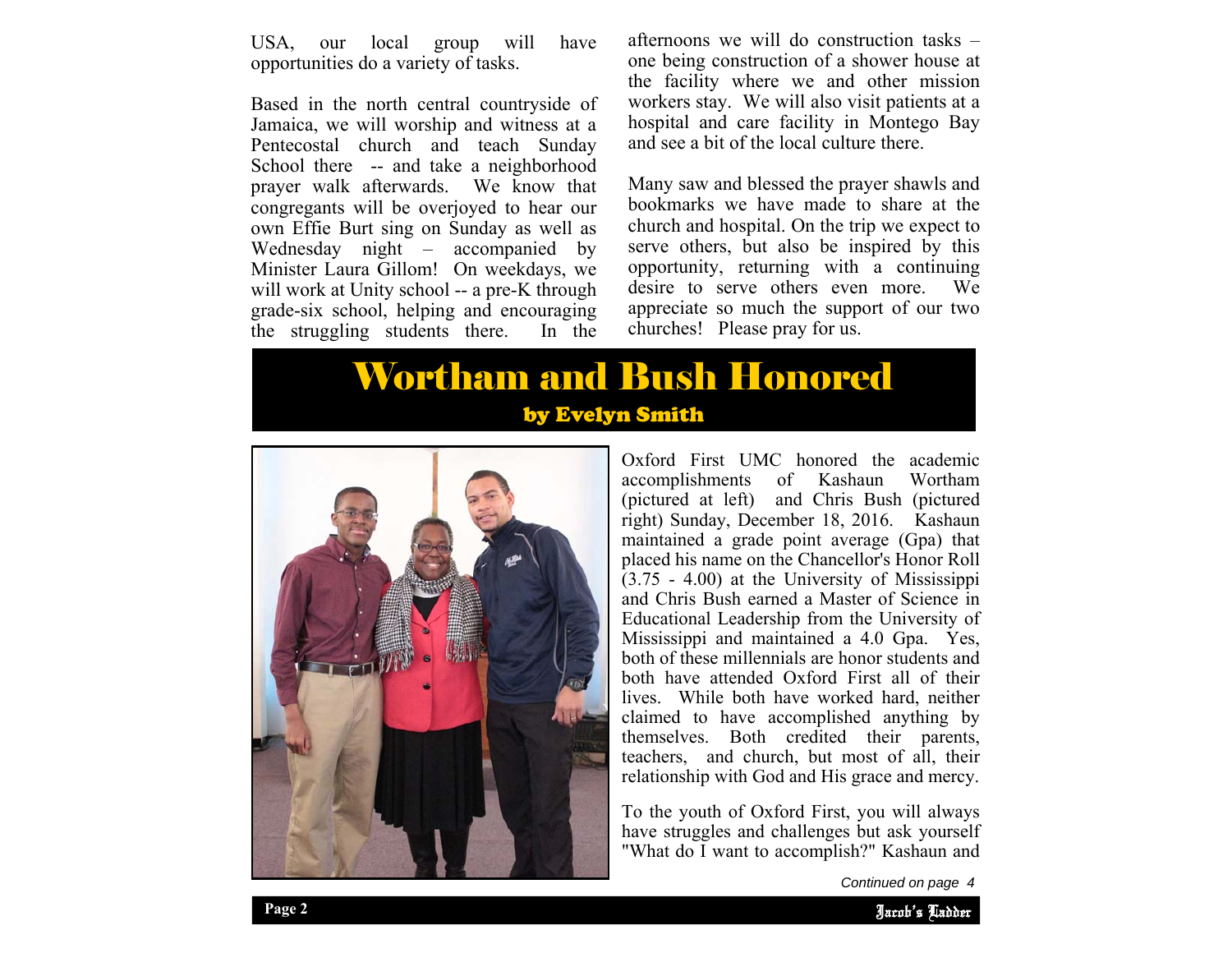# Faith Bible Institute





On Sunday, December 11, 2016, Rickey Wadlington and wife Caroline (pictured above with Pastor Diggs and Minnie Milliner) received their Bible College Diploma for completing their course of study from the Faith Bible Institute at Oxford First UMC. Faith Bible Institute, a satellite school out of Monroe, LA, is coordinated out of Oxford First by Mrs. Milliner. "Faith Bible Institute (FBI) is a thorough Bible course for every Christian.

Students study chronologically through Every Bible Book & Doctrine in classes that meet only 1 evening each week. Over 48,000 Christians in over 1,200 churches across the US & on 7 continents have enrolled in FBI's 3 year study. FBI combines verse by verse Bible teaching, student workbooks, and group classes to produce a life changing learning experience. Courses include six 17 to 18 week semesters (plus electives)."